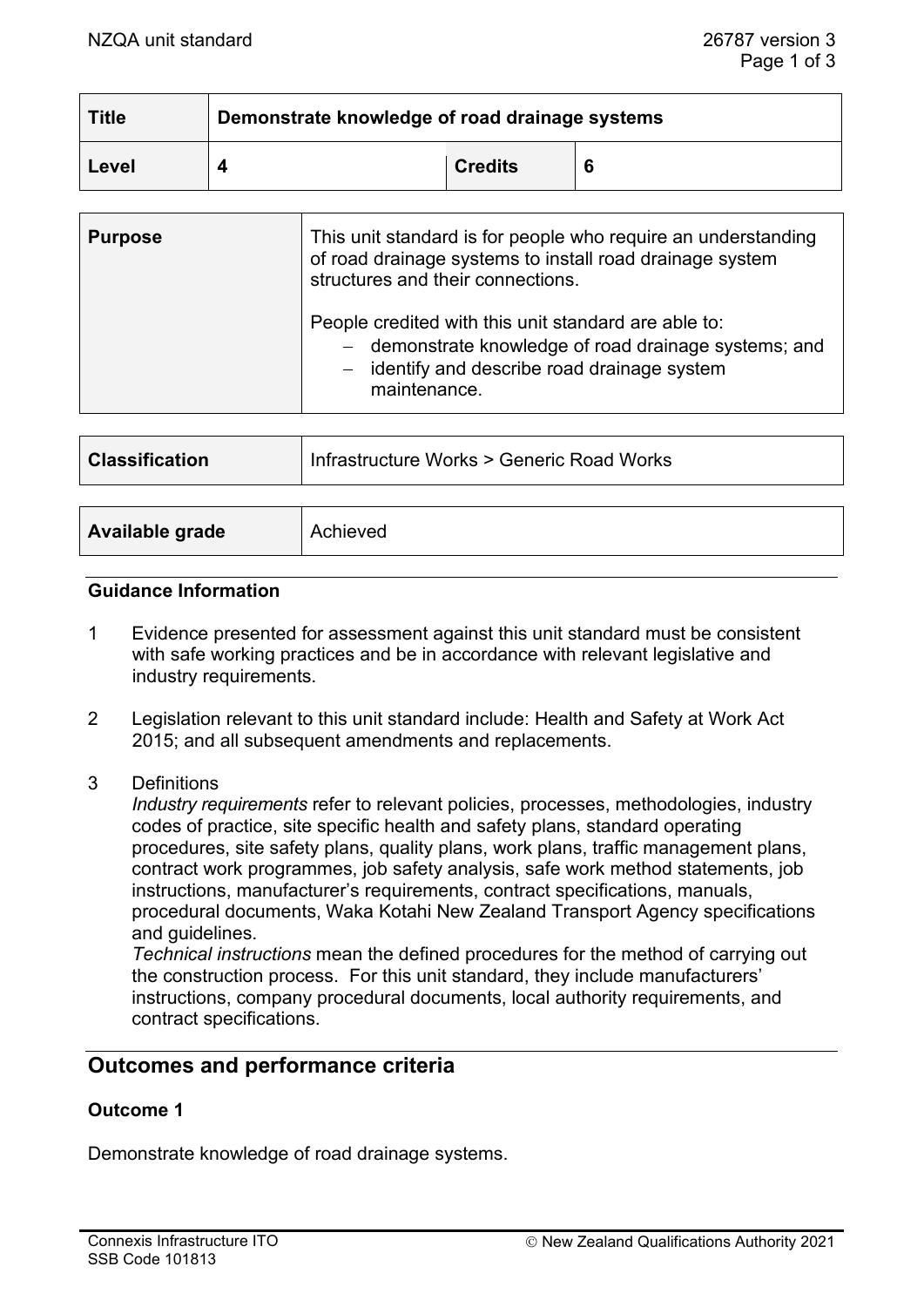#### **Performance criteria**

1.1 Drainage systems for surface stormwater, pavement, and subsoil drainage are described in terms of their suitability for site conditions.

> Range site conditions – steep slope, level ground, cross fall, sand, permeable gravel, swamp, low water table, high water table.

1.2 Materials used in road drainage systems are identified and their use for drainage is explained.

Range at least three materials.

1.3 Effects of different pavement compositions on drainage requirements are described.

Range pavements – chipseal, asphalt, unsealed.

1.4 Methods for ensuring that drainage channels relate to road pavement levels are described in accordance with technical instructions.

Range open drain, kerb and channel.

- 1.5 Importance of orientation of perforations in drainage pipe is explained in accordance with technical instructions.
- 1.6 Use of geotextiles in road drainage systems is described in accordance with technical instructions.

#### **Outcome 2**

Identify and describe road drainage system maintenance.

#### **Performance criteria**

2.1 Reasons for maintaining road drainage are identified.

Range three reasons.

2.2 Requirements for the maintenance of road drainage are described in accordance with technical instructions.

> Range pavement drainage, surface stormwater drains, subsoil drainage, road drains, culverts, sumps.

2.3 Requirements for maintenance of bridge deck drainage are described in accordance with technical instructions.

| <b>Planned review date</b> | $\parallel$ 31 December 2026 |
|----------------------------|------------------------------|
|                            |                              |